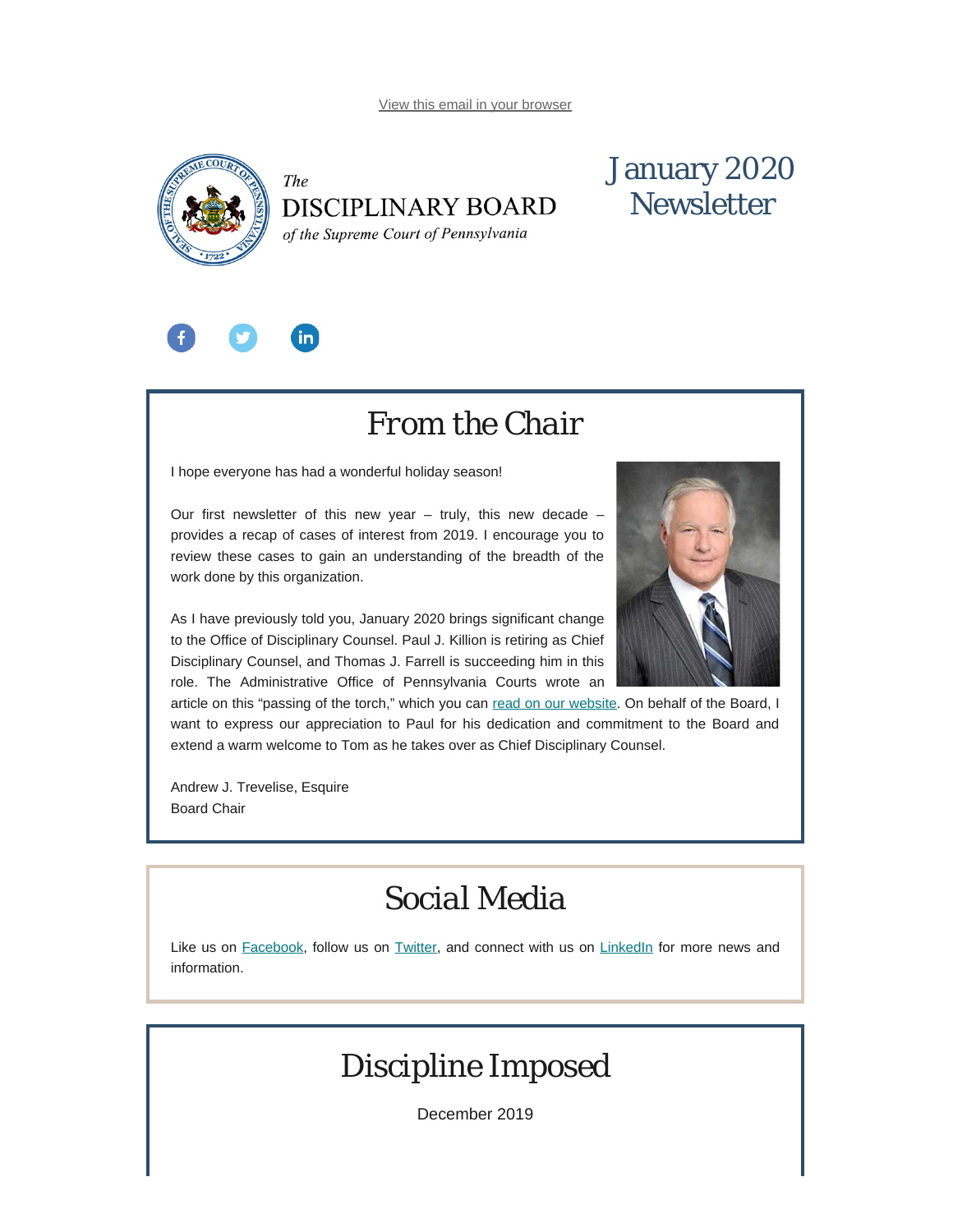

# *Vacancies*

The Supreme Court of Pennsylvania is aided by select boards, committees, commissions and councils consisting of more than 180 appointed volunteers - most, but not all, are lawyers and judges.

The panels have a wide range of responsibilities and functions. Some make recommendations to the Court for amendments, revisions or simplification of court procedural rules. Others regulate the practice of law, oversee continuing legal education for lawyers, and administer funds to assist individuals unable to pay for legal services. Still others advise on keeping the courts free of bias and discrimination and on long-range planning.

### **There are currently nine vacancies on these panels:**

- [Disciplinary Board](http://www.pacourts.us/courts/supreme-court/committees/membership-requirements-for-the-disciplinary-board) There are **3 positions** available (2 lawyers and 1 nonlawyer). Applicants must be members of the Pennsylvania bar, except for two membership positions that are reserved for non-lawyer electors. In addition, applicants should be knowledgeable about the Pennsylvania Rules of Professional Conduct and Pennsylvania Rules of Disciplinary Enforcement.
- [PA Board of Law Examiners](http://www.pacourts.us/courts/supreme-court/committees/membership-requirements-for-the-board-of-law-examiners) There are **2 positions** available. Applicants must be members of the Pennsylvania bar or jurists. In addition, applicants should be knowledgeable about law school curriculum, legal practice, and attorney ethical obligations. Law school faculty may not serve on this Board. Additionally, applicants should not apply for a membership position if, during that position's term of service, they will have immediate family members who will be taking the bar examination or seeking membership in the Pennsylvania bar.
- [PA Lawyers Fund for Client Security](http://www.pacourts.us/courts/supreme-court/committees/membership-requirements-for-the-pennsylvania-lawyers-fund-for-client-security-board)  Applicants must be members of the Pennsylvania bar, except for two membership positions that are reserved for non-lawyer members.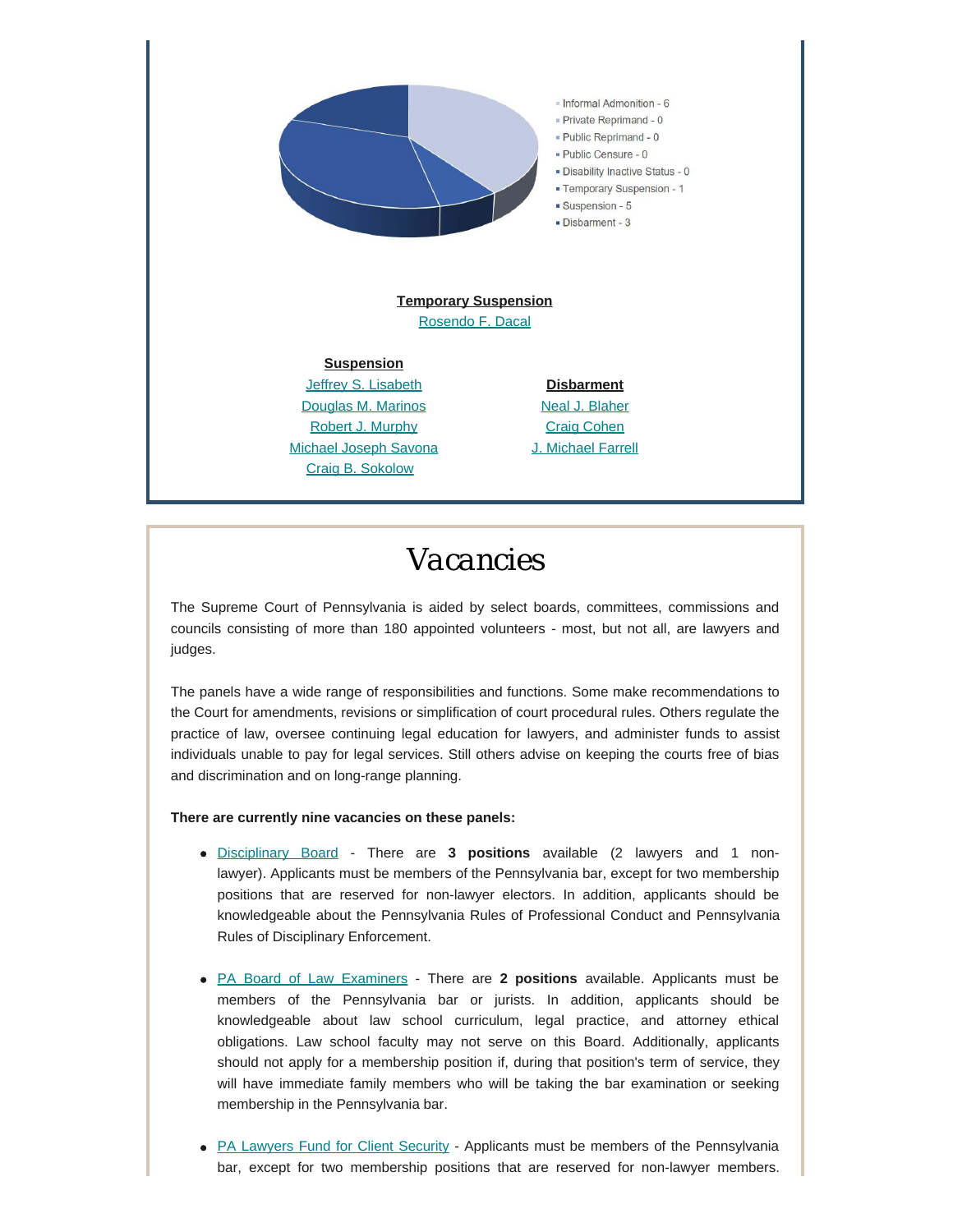Applicants should be knowledgeable about the practice of federal or state law in Pennsylvania and about a lawyer's duties to clients.

- [Juvenile Court Procedural Rules Committee](http://www.pacourts.us/courts/supreme-court/committees/membership-requirements-for-the-juvenile-court-procedural-rules-committee) There are **2 positions** available. Applicants should be knowledgeable about the Pennsylvania Rules of Juvenile Court Procedure and experienced in juvenile law practice in Pennsylvania, including dependency and delinquency matters.
- [Domestic Relations Procedural Rules Committee](http://www.pacourts.us/courts/supreme-court/committees/membership-requirements-for-the-domestic-relations-procedural-rules-committee) Applicants should be knowledgeable about the Pennsylvania Rules of Civil Procedure governing domestic relations matters, and experienced in family law practice in Pennsylvania.

**For application information, click** [here](http://www.pacourts.us/courts/supreme-court/committees/)**. Applications are due January 31, 2020.**

# *Rules*

### **Disciplinary Board Proposes Comment to Rule 1.5 Regarding Fee Division**

The Disciplinary Board has published a proposed amendment to Comment 4 to [Rule 1.5 of the](https://www.pacodeandbulletin.gov/Display/pacode?file=/secure/pacode/data/204/chapter81/chap81toc.html&d=reduce#1.5.) [Rules of Professional Conduct,](https://www.pacodeandbulletin.gov/Display/pacode?file=/secure/pacode/data/204/chapter81/chap81toc.html&d=reduce#1.5.) concerning fees. The proposal appears at [49 Pa. Bulletin 7164](https://www.pacodeandbulletin.gov/Display/pabull?file=/secure/pabulletin/data/vol49/49-49/1802.html) (December 7, 2019). The proposed comment would refer to [Formal Opinion 487](https://www.americanbar.org/content/dam/aba/images/news/2019/06/FormalOpinion487.pdf) of the American Bar Association's Standing Committee on Ethics and Professional Responsibility for more guidance on the ethics of lawyers engaging in fee division with prior counsel.

### **Supreme Court Amends Lawyers Fund Rules**

By Order dated December 9, 2019, the Pennsylvania Supreme Court adopted a number of amendments to the rules for the Pennsylvania Lawyers Fund for Client Security. The rule changes are published at [49 Pa. Bulletin 7571](https://www.pacodeandbulletin.gov/Display/pabull?file=/secure/pabulletin/data/vol49/49-52/1936.html) (December 28, 2019). Among the changes are:

- Rule  $504(b)(1)$  is amended to state that the Fund may disclose the name of a claimant who has publicly disclosed the filing of the claim;
- [Rule 512](https://www.pacodeandbulletin.gov/Display/pacode?file=/secure/pacode/data/204/chapter83/s512.html&d=reduce) provides that the coverage of the Fund is expanded to attorneys licensed as the spouse of an active-duty member of the armed forces stationed in Pennsylvania;
- Rule  $514(a)(1)$ (iii) now defines as a reimbursable loss "unearned, unrefunded fees paid to a lawyer who, without completing the engagement, died, was transferred to inactive disability status, or cannot be located";
- $\blacktriangleright$  [Rule 521\(b\)](https://www.pacodeandbulletin.gov/Display/pacode?file=/secure/pacode/data/204/chapter83/s521.html&d=reduce) specifies that notice of a claim is satisfied if mailed to the covered attorney at their address of record with Attorney Registration; and
- Rule  $521(c)(2)$  now makes provision for both the claimant and the covered attorney to requests subpoenas for witnesses or production of documents, at their own cost.

# *Articles of Interest*

**Disciplinary Board Cases of Interest for 2019**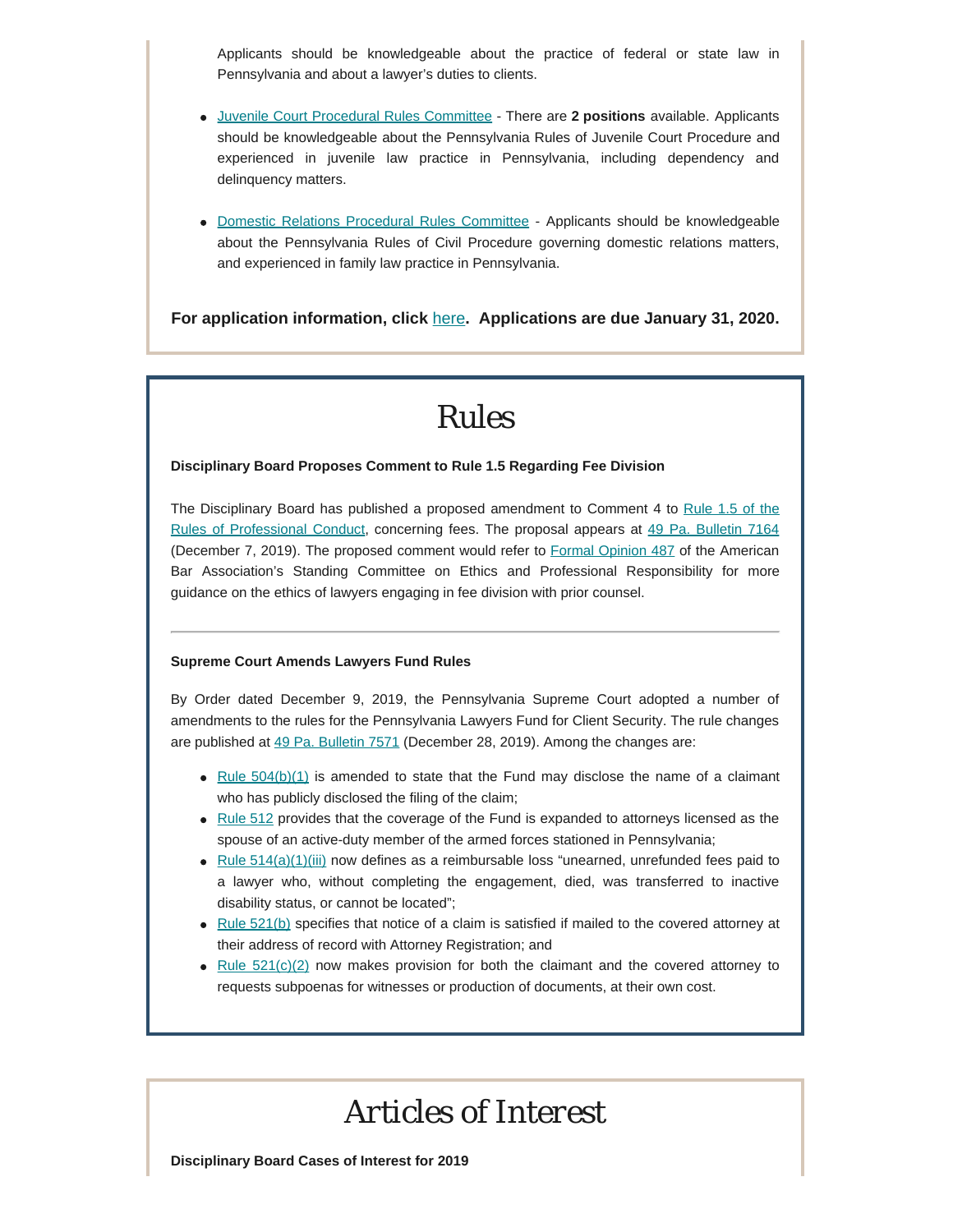Each year<sup>[1](#page-6-0)</sup> we identify a list of the cases decided by the Disciplinary Board and/or the Supreme Court of Pennsylvania that most piqued our interest. Cases may be considered of interest for several reasons:

- That they involve prominent individuals or major news in the Pennsylvania legal community;
- That they raise or decide issues that cast light on ethical considerations in the practice of law;
- That they illuminate some aspect of the function of the disciplinary process; or
- That they are based on facts that are startling enough to warrant attention.

Usually we offer a list of the five or so top cases. This year, as we surveyed the [list of 156](https://www.padisciplinaryboard.org/for-the-public/search-recent-discipline) [disciplinary cases decided in 2019](https://www.padisciplinaryboard.org/for-the-public/search-recent-discipline), the pattern of cases we selected pointed to a different structure. This year, we identified four categories of cases of interest and then selected three cases under each category to highlight. The categories and selected cases are presented in no particular order.

- Decisions regarding former judges;
- Decisions regarding former prosecutors;
- Decisions of interest for their reflections on practice; and
- Decisions that arose from unlicensed practice.

## **Decisions Regarding Former Judges**

#### [Mark A. Ciavarella, Jr., No. 26 DB 2012](http://www.pacourts.us/assets/opinions/DisciplinaryBoard/out/26DB2012-Ciavarella,%20Jr..pdf)

The disbarment by consent of former Luzerne County judge Mark Ciavarella brought to an end the disciplinary actions arising from the "Kids for Cash" scandal, by which Ciavarella and former judge Michael Conahan were removed from the bench and convicted of Federal crimes for accepting kickbacks in return for placing juveniles in detention facilities. Conahan was disbarred in 2011, but Ciavarella's appeals were not decided until 2019. An application for certiorari to the United States Supreme Court was still pending when he submitted his resignation statement.

#### [Angeles Roca, No. 185 DB 2018](http://www.pacourts.us/assets/opinions/DisciplinaryBoard/out/185DB2018-Roca.pdf) & [Dawn A. Segal, No. 195 DB 2018](http://www.pacourts.us/assets/opinions/DisciplinaryBoard/out/195DB2018-Segal.pdf)

Roca and Segal, as judges of the Court of Common Pleas of Philadelphia County, lost their judicial seats because of a scandal involving judges arranging special treatment for relatives and friends of other judges. Both agreed to suspensions for one year and one day, the minimum interval for which a petition for reinstatement is necessary.

### **Decisions Involving Former Prosecutors**

#### [Kathleen Granahan Kane, No. 17 DB 2019](http://www.pacourts.us/assets/opinions/DisciplinaryBoard/out/17DB2019-Kane.pdf)

Kane was the first woman elected as Attorney General of Pennsylvania in 2012. In 2015, she was charged with perjury, false swearing, obstructing administration of law, and official oppression in connection with a pattern of grand jury leaks. She was convicted of nine counts in 2016 and resigned as Attorney General. After exhaustion of her appeals, she submitted her resignation and was disbarred by consent on March 22, 2019.

#### [Miles K. Karson, Jr., No. 12 DB 2019](http://www.pacourts.us/assets/opinions/DisciplinaryBoard/out/12DB2019-Karson.pdf)

Karson served as the District Attorney of Mercer County. In January 2019, a jury convicted him of Obstruction of Administration of Law and Official Oppression arising out of efforts to intervene on behalf of a person with whom he had a personal relationship, and the court sentenced him to four years of probation. He was disbarred by consent on May 30, 2019.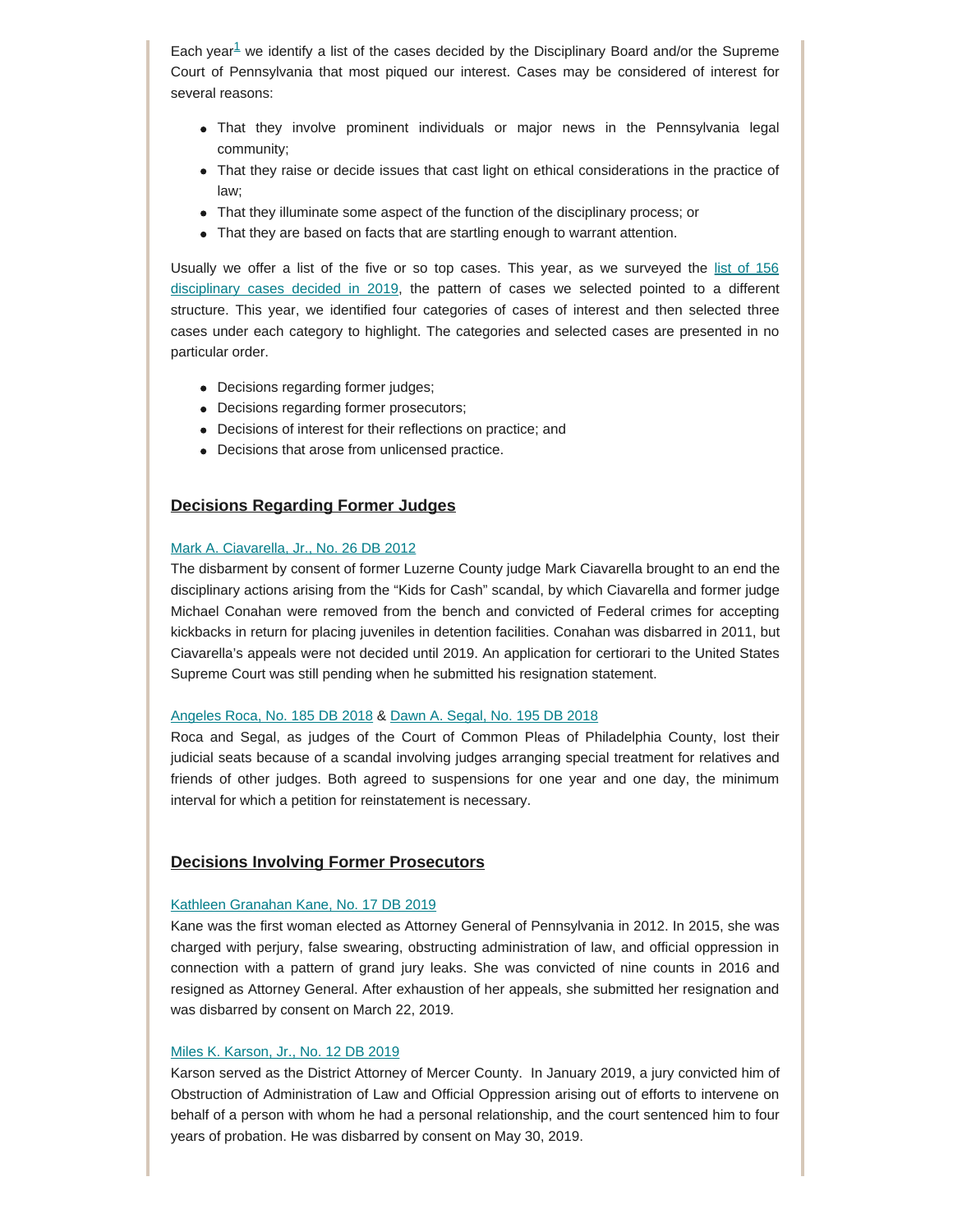#### [Stacy Parks Miller, No. 32 DB 2017](http://www.pacourts.us/assets/opinions/DisciplinaryBoard/out/32DB2017-Miller.pdf)

As District Attorney of Centre County, Miller developed a pattern of communicating with judges about the substance of cases by emails and text messages sent ex parte. She also created a fake Facebook identity that she and members of her office used to investigate businesses suspected of illegal activities. The Board further found that some of her statements in the disciplinary proceeding about these matters were not candid. The Supreme Court suspended her for one year and one day.

### **Cases of Interest for their Reflections on Practice**

### [Robert J. Colaizzi, No. 120 DB 2016](http://www.pacourts.us/assets/opinions/DisciplinaryBoard/out/120DB2016-Colaizzi.pdf)

Disciplinary Counsel charged Colaizzi with numerous violations relating to failure to preserve entrusted funds separate and apart and conversion of funds. Colaizzi left the management of the practice's funds to an employee, who was also his wife, and failed to supervise the employee's handling of the funds. She commingled and converted funds to her own benefit in six cases. After finding that Colaizzi was not aware of his wife's mismanagement of entrusted funds, the Disciplinary Board recommended a suspension of one year and one day, which was imposed by the Supreme Court. The case illustrated the importance of attorney oversight of employee actions, particularly in the handling of client funds.

#### [Douglas M. Marinos, No. 42 DB 2018](http://www.pacourts.us/assets/opinions/DisciplinaryBoard/out/42DB2018-Marinos.pdf)

Marinos was convicted of failure to collect and pay over taxes for payroll taxes he withheld from the paychecks of employees over a period of four years, but diverted to other firm expenses rather than delivering to the IRS. He was sentenced to twelve months and one day in prison, followed by three years of supervised release and payment of a fine and restitution. He agreed to suspension for four years, retroactive to the date of his temporary suspension. The case shows the importance of compliance with tax laws and other laws in the administration of a law practice as a business.

#### [Sandra Ilene Thompson, No. 142 DB 2019](http://www.pacourts.us/assets/opinions/DisciplinaryBoard/out/142DB2019-Thompson.pdf)

Thompson represented clients on a contingent fee agreement in a case in which a prior attorney began representation, also on a contingent fee agreement. After recovering funds, Thompson asserted that she was entitled to the full amount of her contingent fee without allowance for prior counsel's claim, and did not obtain the clients' informed consent to exposure to both fees. The court determined that the prior counsel was entitled to a charging lien on the recovery and ordered Thompson to pay it, but she failed to deliver the funds to either prior counsel or the client within the time directed by the court. As a result, the court found Thompson in contempt and ordered her to pay prior counsel's attorney fees. The Disciplinary Board directed that Thompson receive a Public Reprimand. The case demonstrates the importance of taking into account a prior counsel's claim to fees, and communicating clearly with clients as to what fees they will pay as a whole.

### **Cases Arising from Unlicensed Practice**

#### [John T. Lynch, Jr., No. 137 DB 2018](http://www.pacourts.us/assets/opinions/DisciplinaryBoard/out/137DB2018-Lynch.pdf)

Lynch, who was never licensed anywhere but in Pennsylvania, went on voluntary inactive status in 1983. Between 2009 and 2014, he worked as an investment banker and also as legal counsel for businesses located in Arizona, where he resided. He prepared bond statements and opinion letters as to bonds, as well as drafting other legal documents relating to the bond issues. He identified himself as an attorney on his letterhead. He failed to seek a certificate of registration as an in-house corporate counsel, as required under Arizona law. He was reprimanded by the Arizona Bar and sanctioned by the Securities and Exchange Commission. Based on this activity, Lynch agreed he had practiced law in violation of the laws of the jurisdiction, and accepted a 30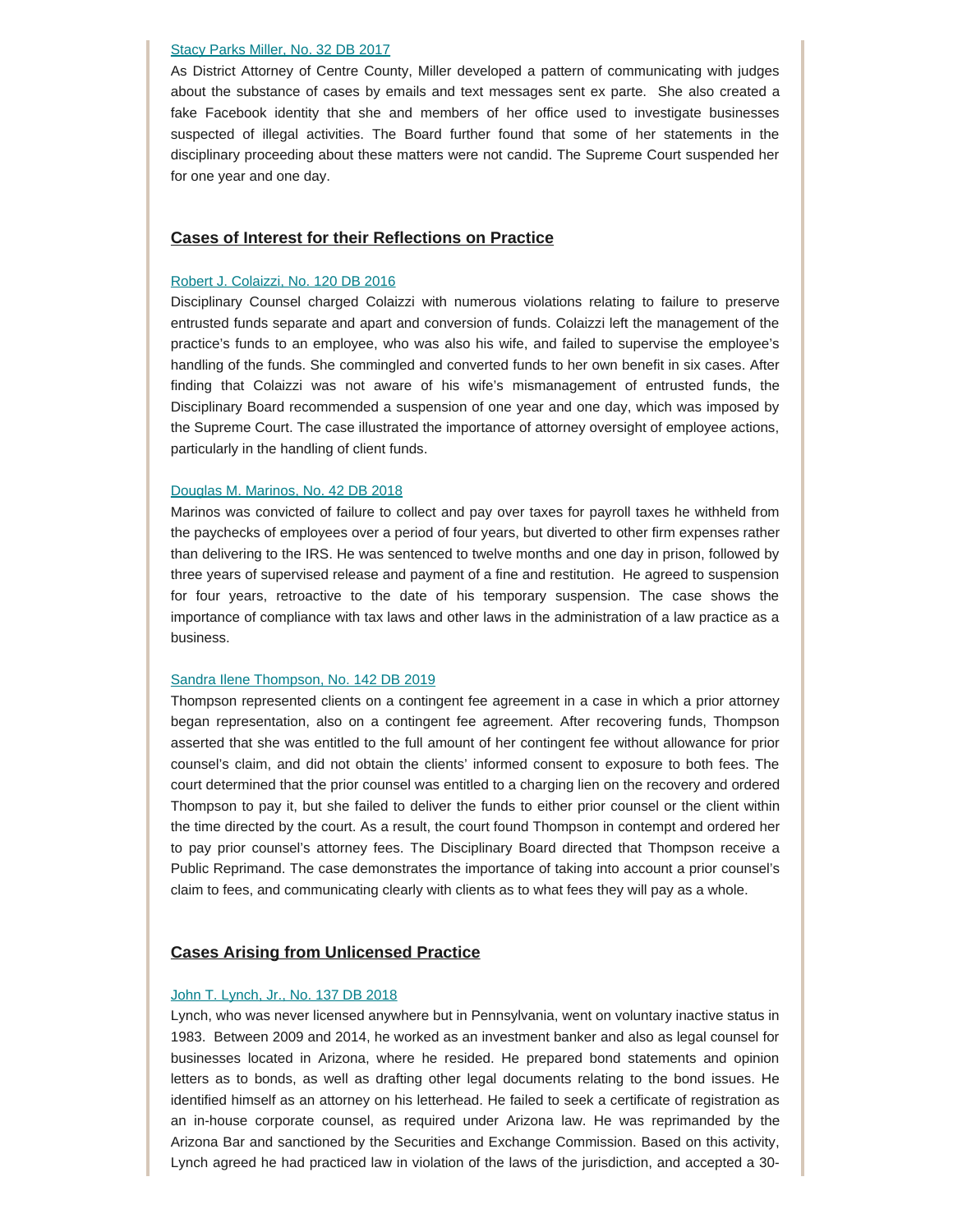month suspension of his license.

#### [Susan Steinthal, No. 156 DB 2018](http://www.pacourts.us/assets/opinions/DisciplinaryBoard/out/156DB2018-Steinthal.pdf)

Steinthal is a New York attorney who serves as Deputy General Counsel for a bank. She prepared a streamlined version of Answers to Interrogatories in Aid of Execution for the bank as garnishee, and filed 232 such answers in Pennsylvania proceedings with affidavits identifying herself as Deputy General Counsel for the bank. At one point she filled out an online application to the Pennsylvania Board of Law Examiners for admission to the Pennsylvania bar, but failed to click "Submit" on the application. Her affidavits listed a Pennsylvania address and stated that her application for admission was pending. She acknowledged that she had engaged in unauthorized practice of law in Pennsylvania, consented to a six-month suspension, and agreed not to apply for admission to the Pennsylvania bar for two years. The Supreme Court approved that disposition, although three justices dissented in favor of just the suspension.

#### [Sheila K. Younger-Halliman, No. 239 DB 2018](http://www.pacourts.us/assets/opinions/DisciplinaryBoard/out/239DB2018-YoungerHalliman.pdf)

Younger-Halliman is admitted to the practice of law in Pennsylvania, but lives in Texas and works for a mediation firm. The mediation firm stated on its website that it does not practice law, but the language in Younger-Halliman's biography on the website made extensive reference to her background as an attorney, and Younger-Halliman acknowledged it was misleading as it could reasonably be interpreted as representing that she was an attorney admitted in Texas. In addition, she entered into fee agreements and provided legal advice and representation to clients through the mediation firm, leading to an action by the Unauthorized Practice of Law Committee of the Texas Bar and the entry of an injunction barring her and her firm from practicing law in Texas. Younger-Halliman agreed that she violated Texas law by practicing law in that jurisdiction, and consented to a suspension of her license for one year.

### **ABA Journal Lists Top Stories**

<span id="page-5-0"></span>We are not the only ones doing year-end wrap-ups. The [ABA Journal has also compiled a list](http://www.abajournal.com/news/article/top-10-news-stories-of-2019) of the ten top legal stories this year, based on which items drove the most web traffic. Only a couple are at all political. $\frac{2}{3}$  $\frac{2}{3}$  $\frac{2}{3}$  The top story in this August publication is [this one,](http://www.abajournal.com/news/article/brendan-dasseys-meowing-former-lawyer-is-suspended-from-the-bench) about a lawyer suspended for, among other things, meowing like a cat in court. The decision contained the inimitable line, "We fail to see how staring at a court employee for 45 minutes while tapping a pencil and making cat noises constitutes the maintenance of high standards of personal conduct or promotes the integrity of the judiciary." $3$  Believe it or not, it gets worse from there. Caution: some stories may not be safe for work.

#### <span id="page-5-1"></span>**Researching Disciplinary Decisions: Tools to Find What You Need**

Have you ever needed to research Pennsylvania disciplinary decisions for useful precedents? The [Disciplinary Board's](https://www.padisciplinaryboard.org/) website offers tools that allow you to search the [Unified Judicial System of](http://www.pacourts.us/courts/supreme-court/committees/supreme-court-boards/disciplinary-board-opinions/) [Pennsylvania website](http://www.pacourts.us/courts/supreme-court/committees/supreme-court-boards/disciplinary-board-opinions/) for terms relevant to your research.

The Search page for disciplinary opinions is [here](https://www.padisciplinaryboard.org/for-attorneys/opinions). The [Research Tips](http://198.8.33.167/Storage/media/pdfs/20191112/153021-researchtipsforujssearchsite.pdf) page offers a valuable guide for finding the information you need, including a listing of the keywords embedded into the decisions stored on the site. Happy hunting!

**The Person Known as Santa Claus (a/k/a Saint Nick, Kris Kringle, Pelznickel, etc.) Is Expected to Be Present in Your Jurisdiction**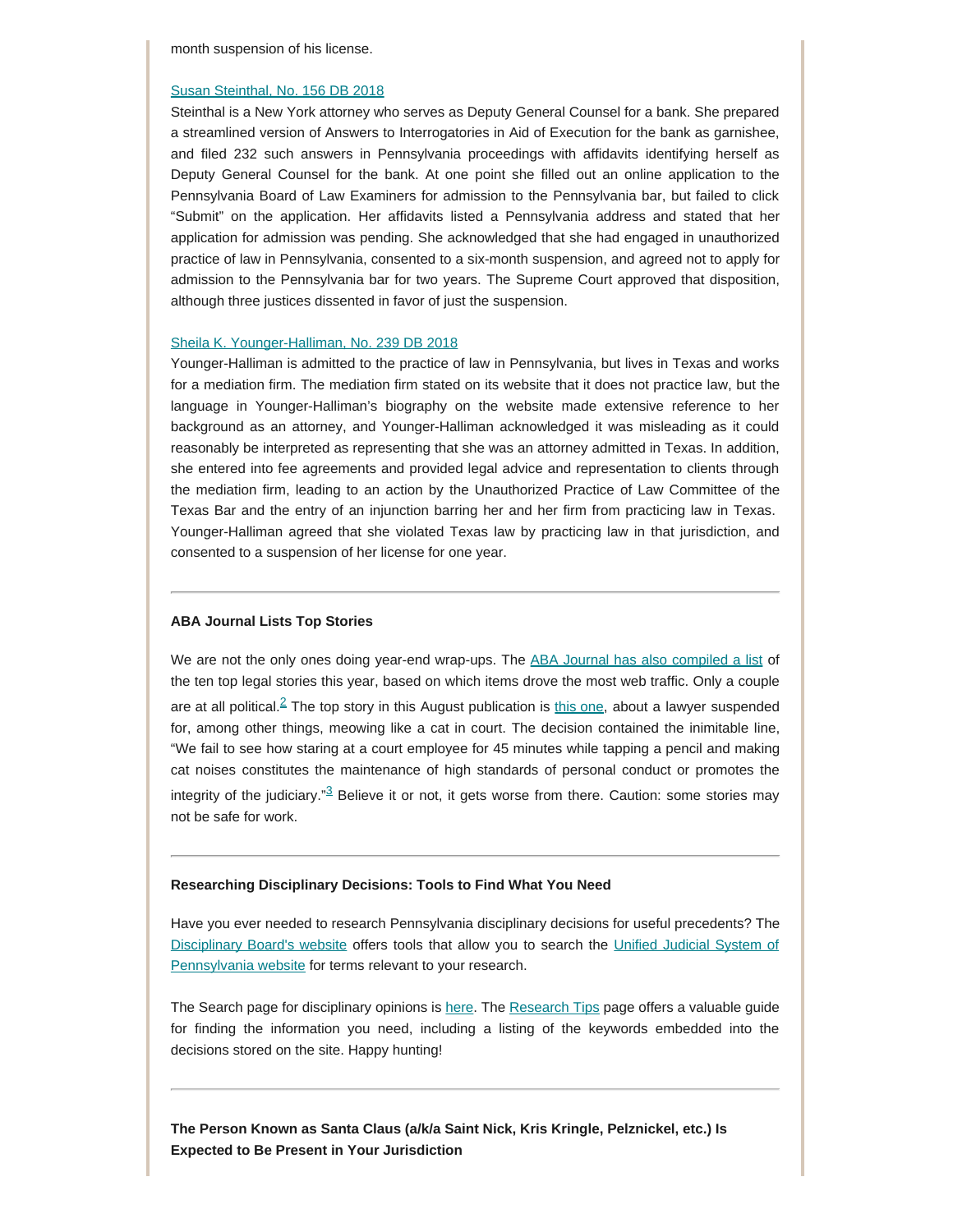Just in case the [immortal words of Haven Gillespie,](https://en.wikipedia.org/wiki/Santa_Claus_Is_Comin%27_to_Town) set to music by the great J. Fred Coots, are not specific enough, some helpful legal soul has codified the advice delivered by over 200 cover artists. Read the legalized version [here](https://abovethelaw.com/2019/12/explaining-christmas-to-lawyers/).

The question of due process remedies over the classification as "naughty" or "nice" remains unanswered.

<span id="page-6-0"></span> $1$  Well, most years. Many years?

<span id="page-6-1"></span> $2$  Those stories will top the list next year.

 $\frac{3}{2}$  Don't ask us how we missed that one. We don't know.

# *Attorney Well-Being*

### **Five Techniques for Preserving Well-Being**

Judges suffer many of the same pressures that lawyers do – a contentious adversarial system, deadlines, workloads requiring long hours, the need to manage emotions, and the constant drive to stay focused and professional. Burnout and its accompanying symptoms such as depression and substance abuse occur often in judges as they do in lawyers.

Bree Buchanan is a lawyer and director of the Texas Lawyers Assistance Program, which hosts the ABA's National Helpline for Judges Helping Judges (1-800-219-6474). She has [recommended](https://judicialstudies.duke.edu/wp-content/uploads/2018/01/JUDICATURE101.4-buchanan.pdf) [to judges a list of five techniques](https://judicialstudies.duke.edu/wp-content/uploads/2018/01/JUDICATURE101.4-buchanan.pdf) to help them cope with stress. These techniques could also be of help to lawyers.

- 1. **Practice Gratitude.** Studies show that consciously focusing on the aspects of life that are going well is a strength of people whose lives are flourishing. Buchanan recommends the practice of keeping a gratitude journal, a short list of the things for which you are most grateful.
- 2. **Practice Mindfulness.** Meditation, or mindfulness, is not just an "out there" New Age practice. It simply means paying attention to the present moment with intention and without judgment. It can increase focus, reduce negative effect, decrease depressive symptoms, and decrease rumination, all of which benefit judges and lawyers. Practicing mindfulness is often done by focusing on the breath or on a phrase.
- 3. **Volunteer to Help Others.** Studies have shown that volunteer service work can lead to an enhanced sense of well-being and an overall improvement in mental health and happiness. Some studies have even found a reduced death rate among those who volunteer.
- 4. **Practice Self-Compassion.** Self-compassion is the practice of sensitivity to the experience of one's own suffering and urgency to alleviate that suffering. Being one's own harshest critic is a dangerous practice. Buchanan recommends thinking of oneself with fairness, balancing self-criticism with kindness and positive thoughts.
- 5. **Cultivate Your Sense of Humor.** A 2014 study found that a good sense of humor may in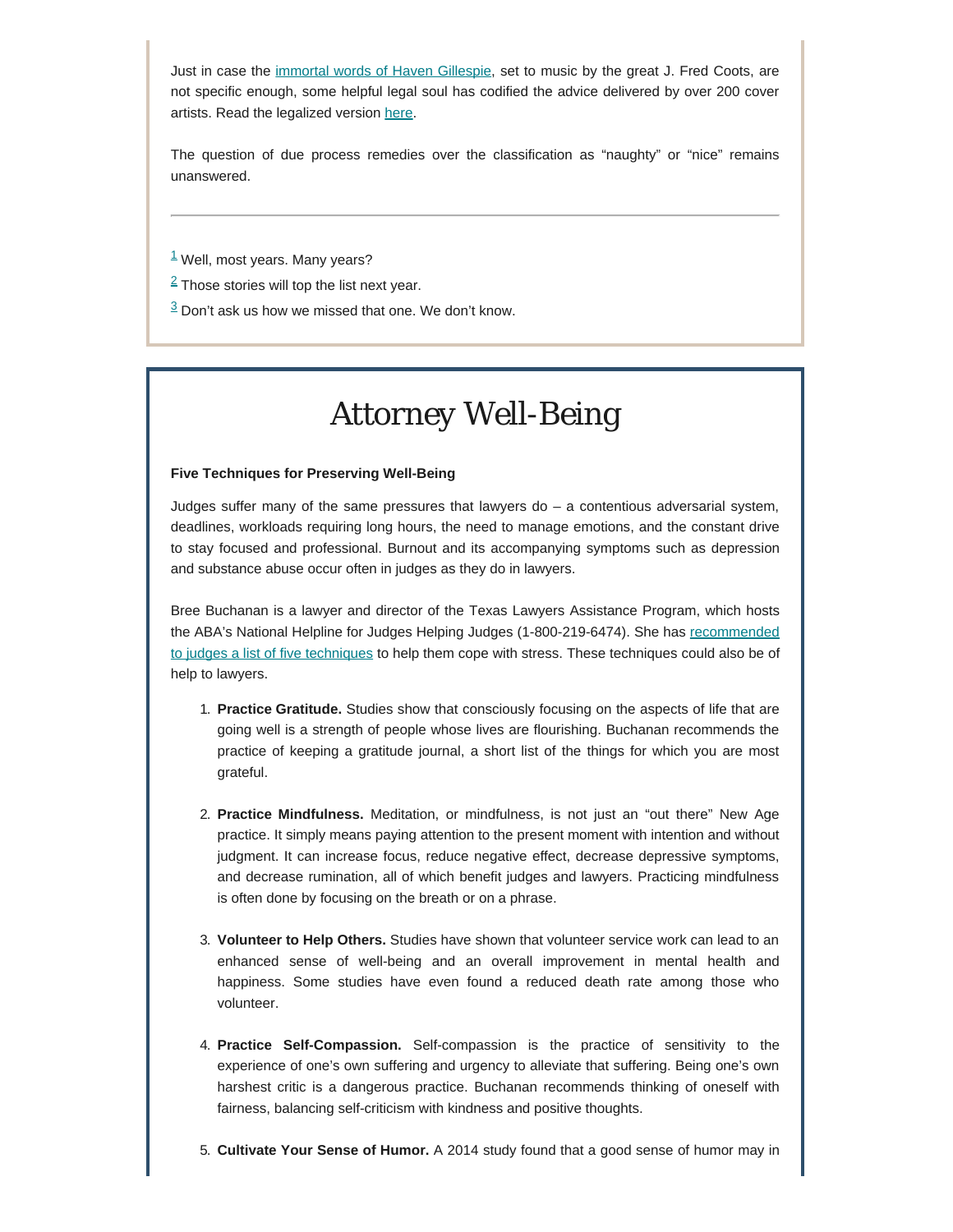fact be one of the most important ingredients to resilience both for its effect on attitude and the useful behaviors it promotes. Many in stressful occupations have remarked that humor is often the main thing that gets them through a difficult day.

Buchanan notes that these practices may be time-consuming, but they are likely easier than repairing the damage done by stress and lack of self-care. Attention to self-care allows one to be a better judge or lawyer, as well as a happier human being.



[Lawyers Concerned for Lawyers](https://www.lclpa.org/) is a confidential and safe resource for Pennsylvania attorneys and their family members who may be struggling with their mental health or substance use. An astounding one in three legal professionals will face these issues at some point in their career. Over the past 32 years, LCL has confidentially assisted and supported thousands of individuals who have faced a myriad of challenges (including grief, stress, anxiety, depression, eating disorders, gambling problems, problematic alcohol or prescription drug use, etc.), helping them navigate through dark and difficult times. Members of our profession are dying because they are afraid or unable to ask for help. If you or someone you know is struggling, please call us. You may save a life. There is help and there is hope.

# **Confidential 24/7 Helpline: 1-888-999-1941**

Lawyers-only support meetings Peer and staff support & resource coordination LCL resources are free, voluntary, & confidential Free CLE, resources, and information at <https://www.lclpa.org/> Assessment by a healthcare professional to determine a customized treatment plan, if indicated

# *Resources*

[FAQs - For the Public](https://www.padisciplinaryboard.org/for-the-public/resources) [Annual Report](https://www.padisciplinaryboard.org/about/reports) [Recent Discipline](https://www.padisciplinaryboard.org/for-the-public/search-recent-discipline)